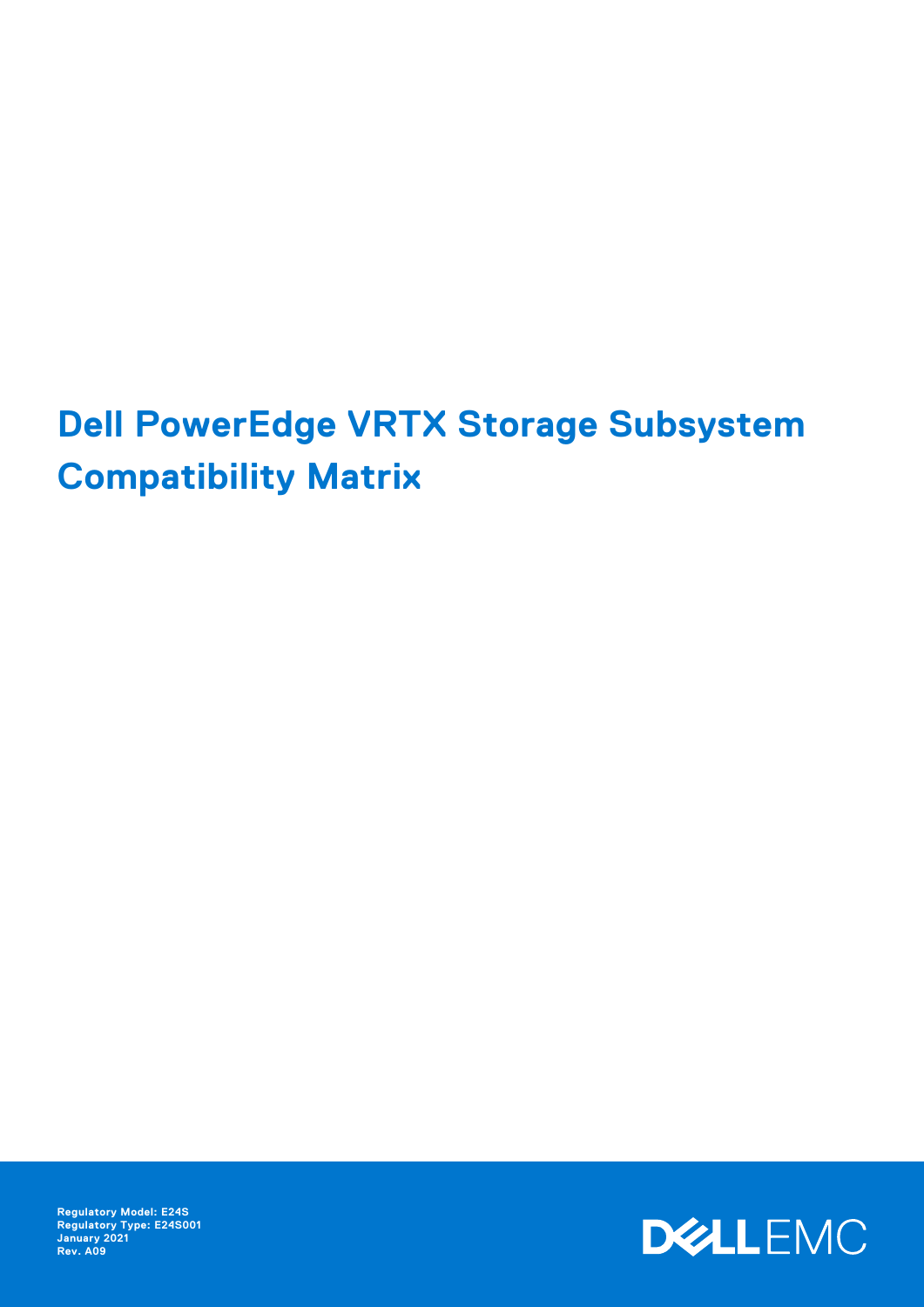# **Contents**

| Baseline v5-Shared Storage Expansion through Shared PERC 8 external controllers11 |  |
|-----------------------------------------------------------------------------------|--|
|                                                                                   |  |
|                                                                                   |  |
|                                                                                   |  |
|                                                                                   |  |
|                                                                                   |  |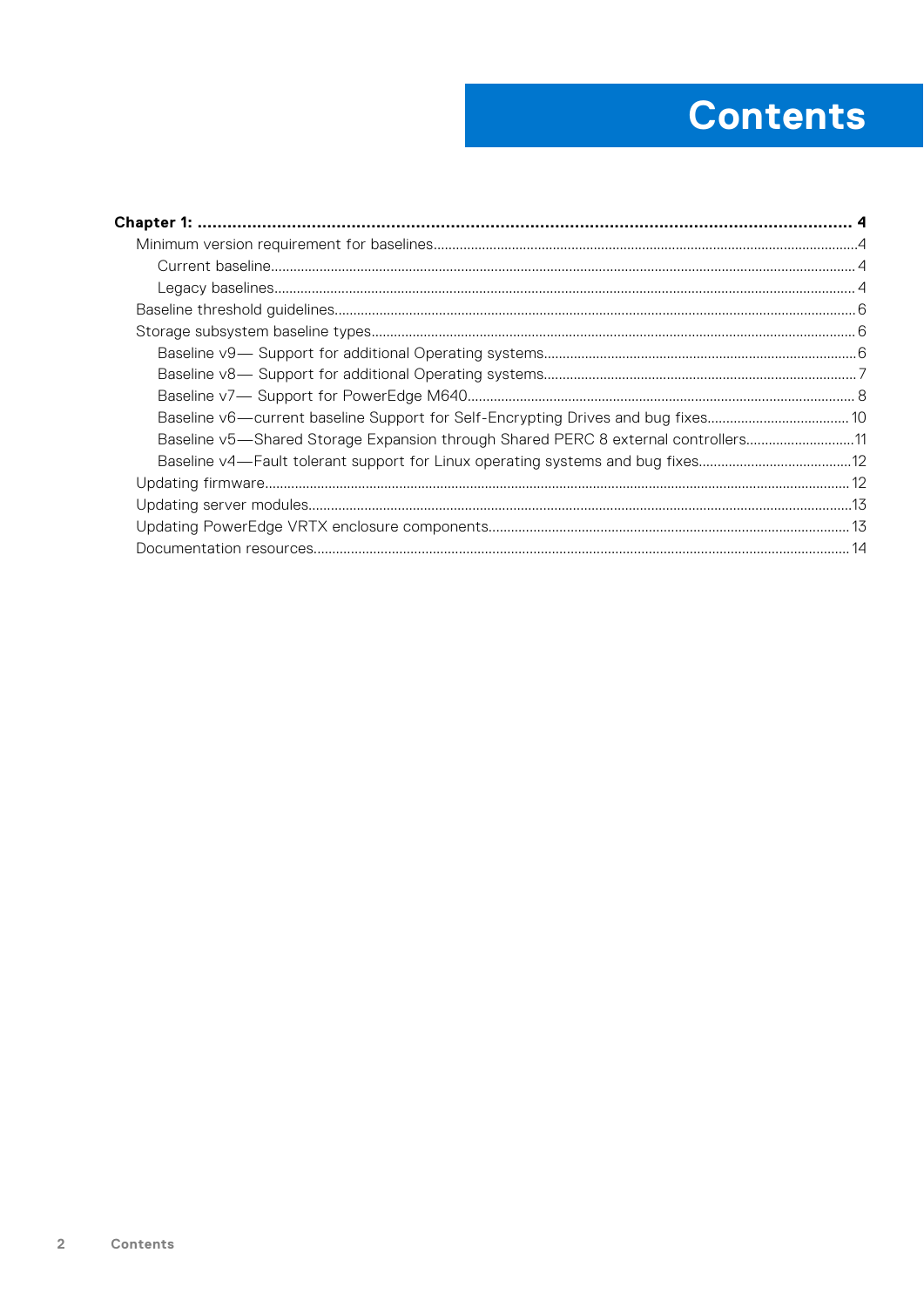#### Notes, cautions, and warnings

**NOTE:** A NOTE indicates important information that helps you make better use of your product.

**CAUTION: A CAUTION indicates either potential damage to hardware or loss of data and tells you how to avoid the problem.**

**WARNING: A WARNING indicates a potential for property damage, personal injury, or death.**

© 2014 - 2019 Dell Inc. or its subsidiaries. All rights reserved. Dell, EMC, and other trademarks are trademarks of Dell Inc. or its subsidiaries. Other trademarks may be trademarks of their respective owners.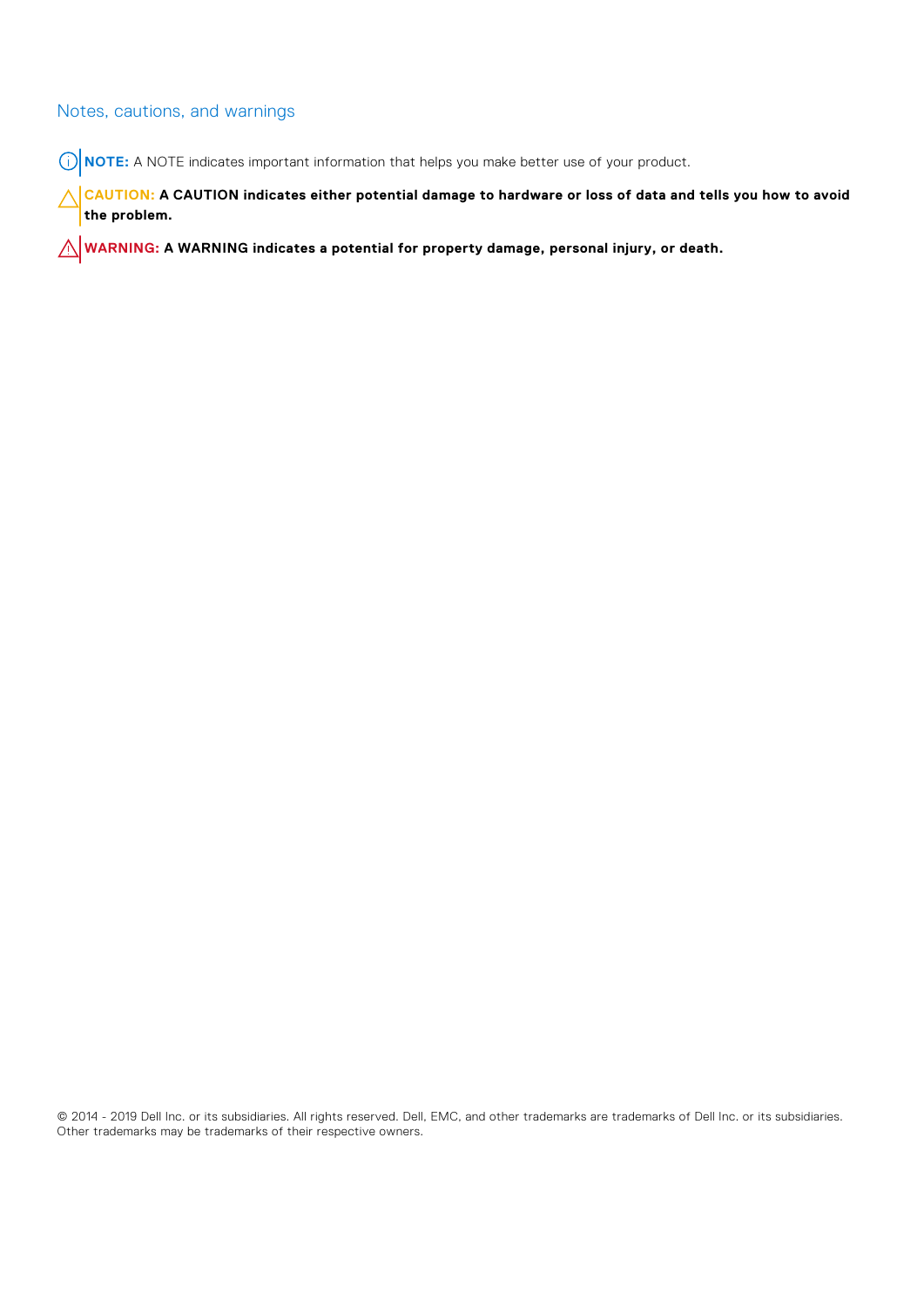**1**

#### <span id="page-3-0"></span>**Topics:**

- Minimum version requirement for baselines
- **Baseline threshold quidelines**
- [Storage subsystem baseline types](#page-5-0)
- [Updating firmware](#page-11-0)
- [Updating server modules](#page-12-0)
- [Updating PowerEdge VRTX enclosure components](#page-12-0)
- [Documentation resources](#page-13-0)

## **Minimum version requirement for baselines**

The following are the baseline releases for the PowerEdge VRTX storage subsystem. Each baseline represents the release of a validated code stack. It also defines the minimum versions required for each component and the supported operating system for that baseline.

### **Current baseline**

The current baseline is the most recently released and validated code stack. Dell recommends that you configure the VRTX system to comply with the current baseline. Only the current baseline has updates and bug fixes. This document might not reflect the latest updates and bug fixes. See [Dell.com/support/home](HTTP://WWW.DELL.COM/SUPPORT/HOME/US/EN/19) for the latest updates.

#### **Table 1. Current baseline**

| Current baseline   | <b>Description</b>                                           |
|--------------------|--------------------------------------------------------------|
| <b>Baseline v9</b> | This baseline adds support for additional operating systems. |

### **Legacy baselines**

Legacy baselines include formerly released code stacks. Baselines are numbered in the order of release. For example, baseline v1 was the initial release for the VRTX system.

#### **Table 2. Legacy baseline**

| Legacy baseline | <b>Description</b>                                                                                                                                                                          |
|-----------------|---------------------------------------------------------------------------------------------------------------------------------------------------------------------------------------------|
| Baseline v8     | This baseline adds support for additional operating systems.                                                                                                                                |
| Baseline v7     | Defines the minimum version baseline requirements for the<br>PowerEdge VRTX unit to support Dell PowerEdge M640.<br>This baseline also provides support for additional operating<br>systems |
| Baseline v6     | Defines the minimum version baseline requirements for<br>the PowerEdge VRTX storage subsystem to support FIPS-<br>certified self-encrypting drives (SED).                                   |
|                 | This baseline also provides support for additional operating<br>systems.                                                                                                                    |
|                 | Improvements for both single and dual Shared PERC 8<br>configurations over the previous baselines.                                                                                          |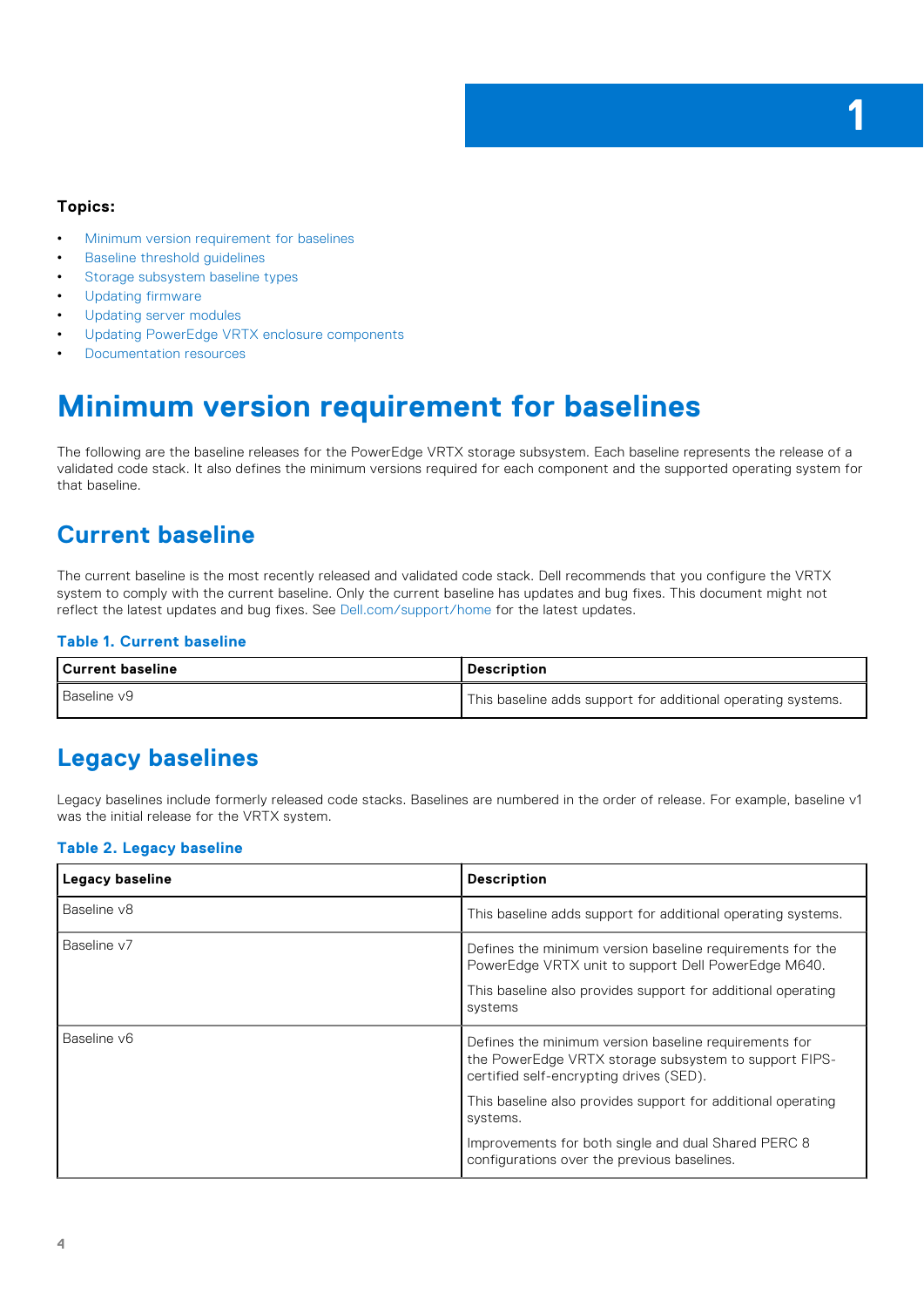#### **Table 2. Legacy baseline (continued)**

| Legacy baseline | <b>Description</b>                                                                                                                                                                                                                                                                                                                                                                                                                                                                                                                                                                                                                                                                             |
|-----------------|------------------------------------------------------------------------------------------------------------------------------------------------------------------------------------------------------------------------------------------------------------------------------------------------------------------------------------------------------------------------------------------------------------------------------------------------------------------------------------------------------------------------------------------------------------------------------------------------------------------------------------------------------------------------------------------------|
| Baseline v5     | Defines the minimum version baseline requirements for the<br>PowerEdge VRTX storage subsystem that is associated with<br>the introduction of Shared Storage Expansion via Shared<br>PERC 8 external controllers and PowerVault MD1200 or<br>MD1220 Storage Enclosures.                                                                                                                                                                                                                                                                                                                                                                                                                         |
|                 | This baseline provides:<br>• Added support for Shared Storage Expansion via Shared<br>PERC 8 external controllers and PowerVault MD1200 or<br>MD1220 Storage Enclosures<br>Support for additional operating systems<br>$\bullet$<br>Improvements for both single and dual Shared PERC 8<br>$\bullet$<br>configurations over the previous baselines<br>Support both single and dual Shared PERC 8<br>$\bullet$<br>configurations for all supported operating systems                                                                                                                                                                                                                            |
| Baseline v4     | Defines the minimum version baseline requirements for the<br>PowerEdge VRTX storage subsystem that is associated with<br>the introduction of the Fault Tolerance support in Linux.<br>This baseline provides:<br>Fault tolerance on supported Linux operating systems<br>Support for additional operating systems<br>٠<br>Improvements on both single and dual Shared PERC 8<br>configurations                                                                                                                                                                                                                                                                                                 |
| Baseline v3     | Defines the minimum version baseline requirements for<br>the VRTX storage subsystem that is associated with the<br>introduction of the Write Back Cache support in a fault<br>tolerant (dual controller) Shared PERC 8 configuration.<br>This baseline:<br>Provides Write Back caching in both single and fault<br>$\bullet$<br>tolerant configurations<br>Provides improvements on both single and dual Shared<br>$\bullet$<br>PERC 8 configurations over the previous baselines<br>Does not have backward compatibility with later baselines<br>(Baseline v4) and will not be updated going forward                                                                                          |
| Baseline v2     | Defines the minimum version baseline requirements for<br>the VRTX storage subsystem that is associated with the<br>introduction of fault tolerant (dual controller) Shared PERC<br>8 configuration.<br>This baseline:<br>Provides support for both single and dual Shared PERC 8<br>$\bullet$<br>configurations<br>Provides Write Back caching in single controller<br>$\bullet$<br>configuration. Write Through caching in dual controller<br>configurations<br>Provides improvements on both single and dual Shared<br>PERC 8 configurations over the previous baselines<br>Does not have backward compatibility with later baselines<br>(Baseline v3) and will not be updated going forward |
| Baseline v1     | Defines the minimum version baseline requirements for the<br>VRTX storage subsystem that has only single Shared PERC 8.<br>This baseline:                                                                                                                                                                                                                                                                                                                                                                                                                                                                                                                                                      |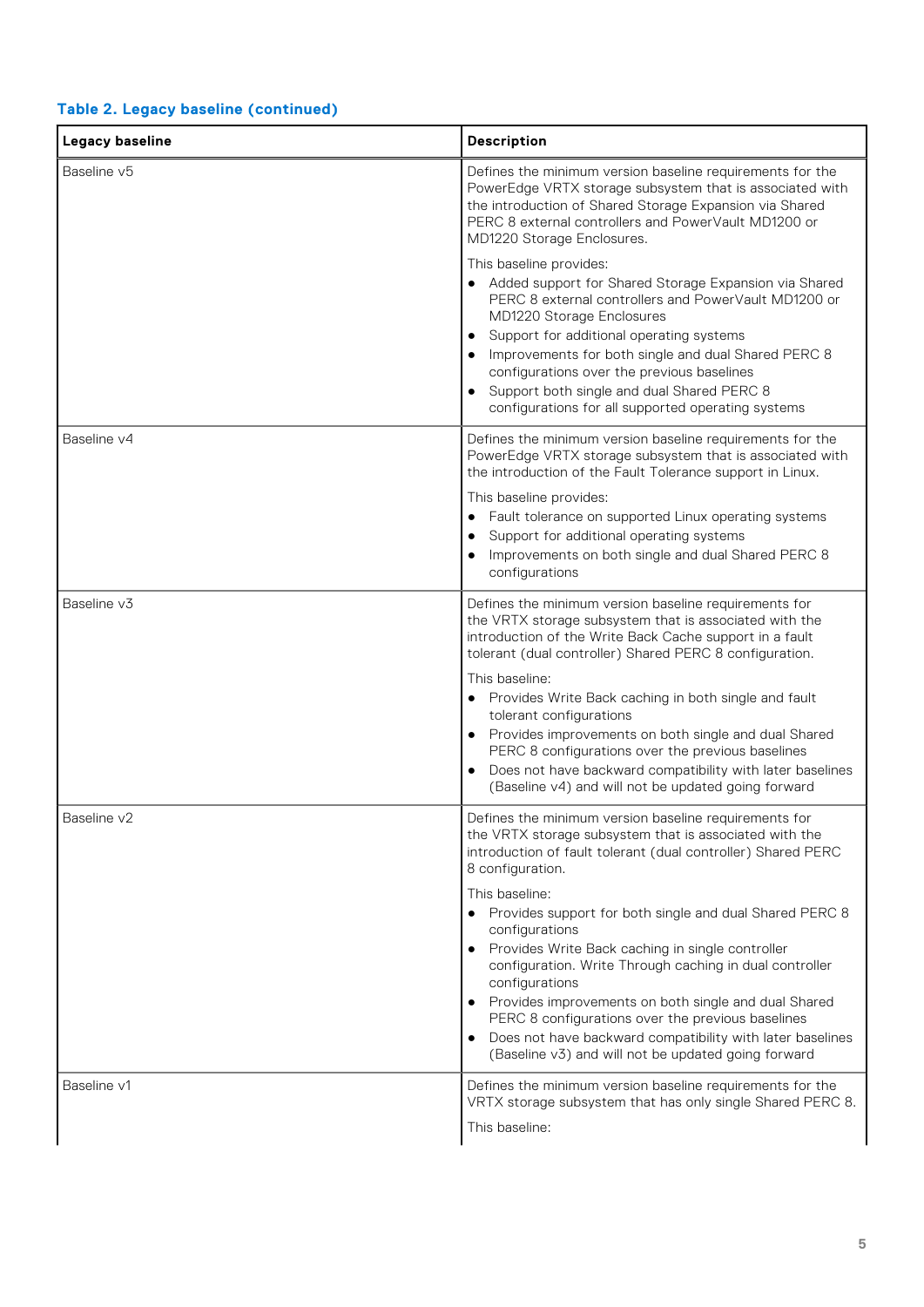<span id="page-5-0"></span>

| Legacy baseline | <b>Description</b>                                                                                                                                                                                                                                                          |
|-----------------|-----------------------------------------------------------------------------------------------------------------------------------------------------------------------------------------------------------------------------------------------------------------------------|
|                 | Provides support for a single Shared PERC 8<br>configuration. Storage subsystem redundancy (dual<br>Shared PERC 8) is not supported with this baseline<br>Does not have backward compatibility with later baselines<br>(Baselines v2) and will not be updated going forward |

## **Baseline threshold guidelines**

1. The storage subsystem should be compliant with only one baseline version.

When any component in the storage subsystem is compliant with the minimum version requirements defined in one baseline, all components must also be brought into compliance with that same baseline.

- 2. Some operating systems are introduced with a particular baseline and are not supported with previous baselines. See the baseline definitions for operating system support.
- 3. Downgrading the storage subsystem from one baseline to an earlier baseline is not a supported operation.
- 4. It is recommended that the storage subsystem be updated to the current baseline. As the baselines define only the minimum version requirements, it is recommended that components be updated to the latest firmware and driver releases as provided in [Dell.com/support/home](http://www.dell.com/support/home/us/en/19).

## **Storage subsystem baseline types**

### **Baseline v9— Support for additional Operating systems**

#### **Table 3. Baseline v9— Support for additional Operating systems**

| <b>Shared PERC8 OS Driver or Chassis Components</b><br>firmware | Version       |
|-----------------------------------------------------------------|---------------|
| CMC firmware                                                    | 3.21          |
| Chassis Infrastructure firmware                                 | 2.21          |
| Shared PERC8 internal firmware                                  | 23.14.06.0013 |
| Shared PERC8 external firmware                                  | 23.14.06.0013 |
| Internal Expander backplane firmware                            | 2.0           |
| PowerVault MD1200/MD1220 Storage Enclosure firmware             | 1.06          |
| Microsoft Windows Server 2012 R2                                | 6.805.03.00   |
| Microsoft Windows Server 2016                                   | 6.805.03.00   |
| Microsoft Windows Server 2019                                   | 6.805.03.00   |
| VMWare ESXi 6.5 U3                                              | 6.806.90.00   |
| VMWare ESXi 6.7 U1                                              | 6.806.90.00   |
| VMWare ESXi 6.7 U3                                              | 6.806.90.00   |
| VMWare ESXi 7.0                                                 | 6.806.92.00   |
| VMWare ESXi 7.0 U1                                              | 6.806.92.00   |
| SLES <sub>12</sub>                                              | 6.904.09.00   |
| SLES 12 SP1                                                     | 6.904.09.00   |
| SLES 12 SP2                                                     | 6.904.09.00   |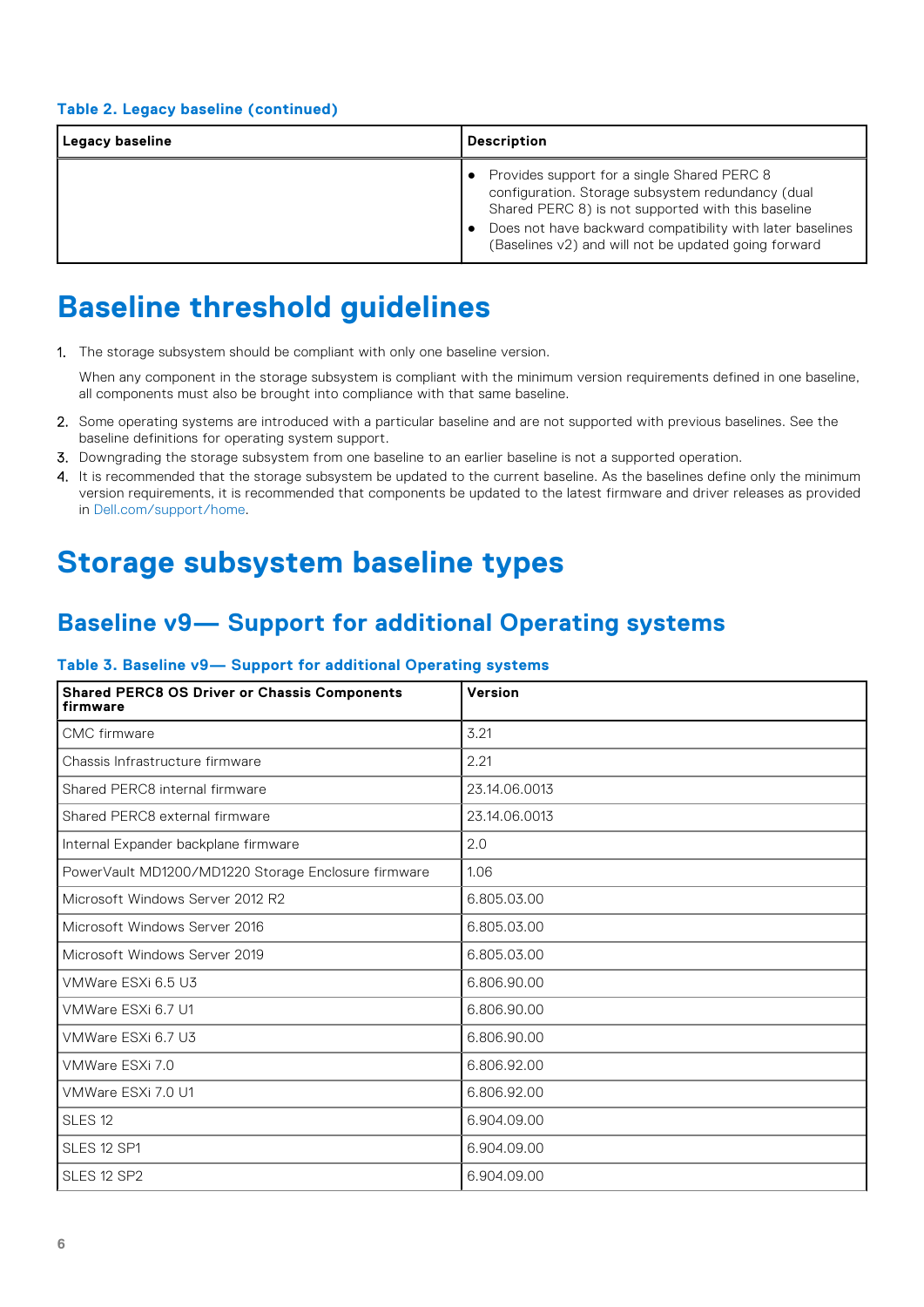| <b>Shared PERC8 OS Driver or Chassis Components</b><br>firmware | Version          |
|-----------------------------------------------------------------|------------------|
| SLES 12 SP3                                                     | 7.703.06.00      |
| SLES <sub>15</sub>                                              | 7.705.06.00      |
| SLES 15 SP1                                                     | 07.707.50.00 (1) |
| SLES 15 SP2                                                     | 07.713.01.00 (1) |
| <b>RHEL 7.5</b>                                                 | 7.705.05.00      |
| RHEL 7.6                                                        | 7.705.05.00      |
| RHEL 7.7                                                        | 07.707.50.00 (1) |
| RHEL 7.8                                                        | 07.707.50.00 (I) |
| RHEL 7.9                                                        | 07.707.50.00 (I) |
| RHEL 8.0                                                        | 07.707.50.00 (I) |
| RHEL 8.1                                                        | 07.707.50.00 (1) |
| RHEL 8.2                                                        | 07.707.50.00 (I) |
| RHEL 8.3                                                        | 07.714.04.00 (I) |

#### <span id="page-6-0"></span>**Table 3. Baseline v9— Support for additional Operating systems (continued)**

**NOTE:** Shared PERC8 was validated with Linux Inbox drivers, however Shared PERC the driver is shared with PERC9 and PERC10 controllers also, please use the latest Linux driver for installation with blades having PERC9 and PERC10 controllers.

## **Baseline v8— Support for additional Operating systems**

#### **Table 4. Baseline v8— Support for additional Operating systems**

| <b>Shared PERC8 OS Driver or Chassis Components</b><br>firmware | Version       |
|-----------------------------------------------------------------|---------------|
| CMC firmware                                                    | 3.20          |
| Chassis Infrastructure firmware                                 | 2.21          |
| Shared PERC8 internal firmware                                  | 23.14.06.0013 |
| Shared PERC8 external firmware                                  | 23.14.06.0013 |
| Internal Expander backplane firmware                            | 2.0           |
| PowerVault MD1200/MD1220 Storage Enclosure firmware             | 1.06          |
| Microsoft Windows Server 2019                                   | 6.805.03.00   |
| Microsoft Windows Server 2016                                   | 6.805.03.00   |
| Microsoft Windows Server 2012 R2                                | 6.805.03.00   |
| Microsoft Windows Server 2012                                   | 6.805.03.00   |
| Microsoft Windows Server 2008 R2                                | 6.805.03.00   |
| MWare ESXi 6.7 U1                                               | 6.806.90.00   |
| VMWare ESXi 6.5 U3                                              | 6.806.90.00   |
| VMWare ESXi 6.5 U2                                              | 6.806.90.00   |
| VMWare ESXi 6.5 U1                                              | 6.806.90.00   |
| VMWare ESXi 6.0 U3                                              | 6.805.56.00   |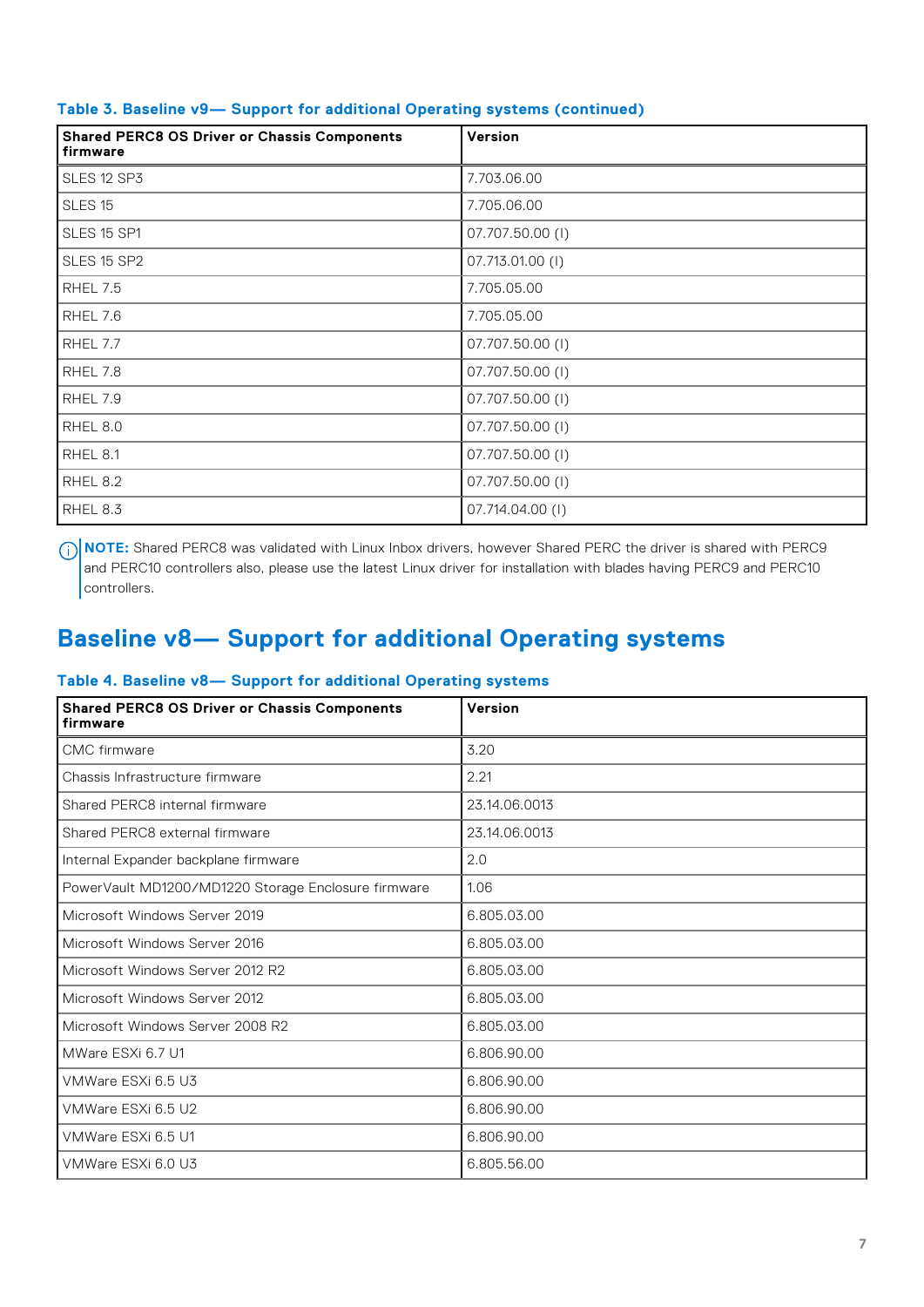| <b>Shared PERC8 OS Driver or Chassis Components</b><br>firmware | Version          |
|-----------------------------------------------------------------|------------------|
| VMWare ESXi 6.0 U2                                              | 6.805.56.00      |
| VMWare ESXi 6.0 U1                                              | 6.805.56.00      |
| VMWare ESXi 6.0 Patch 01                                        | 6.805.56.00      |
| VMWare ESXi 5.5 U3                                              | 6.805.56.00      |
| VMWare ESXi 5.5 U2                                              | 6.805.56.00      |
| VMWare ESXi 5.5 U1                                              | 6.805.56.00      |
| VMWare ESXi 5.5                                                 | 6.805.56.00      |
| VMWare ESXi 5.1 U3                                              | 6.805.56.00      |
| VMWare ESXi 5.1 U2                                              | 6.805.56.00      |
| VMWare ESXi 5.1 U1                                              | 6.805.56.00      |
| <b>SLES 15</b>                                                  | 7.705.06.00      |
| SLES 12 SP3                                                     | 6.904.09.00      |
| SLES 12 SP2                                                     | 6.904.09.00      |
| SLES 12 SP1                                                     | 6.904.09.00      |
| <b>SLES 12</b>                                                  | 6.904.09.00      |
| SLES 11 SP4                                                     | 6.904.09.00      |
| SLES 11 SP3                                                     | 6.904.09.00      |
| RHEL 7.6                                                        | 7.705.05.00      |
| <b>RHEL 7.5</b>                                                 | 7.705.05.00      |
| RHEL 7.4                                                        | 7.703.06.00      |
| RHEL 7.3                                                        | 06.811.02.00-rh1 |
| <b>RHEL 7.2</b>                                                 | 06.807.10.00     |
| RHEL 7.1                                                        | 06.805.06.01-rc1 |
| <b>RHEL 6.10</b>                                                | 7.705.05.00      |
| RHEL 6.9                                                        | 6.904.09.00      |
| RHEL 6.8                                                        | 6.904.09.00      |
| RHEL 6.7                                                        | 6.904.09.00      |
| RHEL 6.6                                                        | 6.904.09.00      |
| RHEL 6.5                                                        | 6.904.09.00      |

#### <span id="page-7-0"></span>**Table 4. Baseline v8— Support for additional Operating systems (continued)**

## **Baseline v7— Support for PowerEdge M640**

#### **Table 5. Baseline v7— Support for PowerEdge M640**

| Shared PERC8 OS Driver or Chassis Components<br>  firmware | Version       |
|------------------------------------------------------------|---------------|
| CMC firmware                                               | 3.00          |
| Chassis Infrastructure firmware                            | 2.21          |
| Shared PERC8 internal firmware                             | 23.14.06.0013 |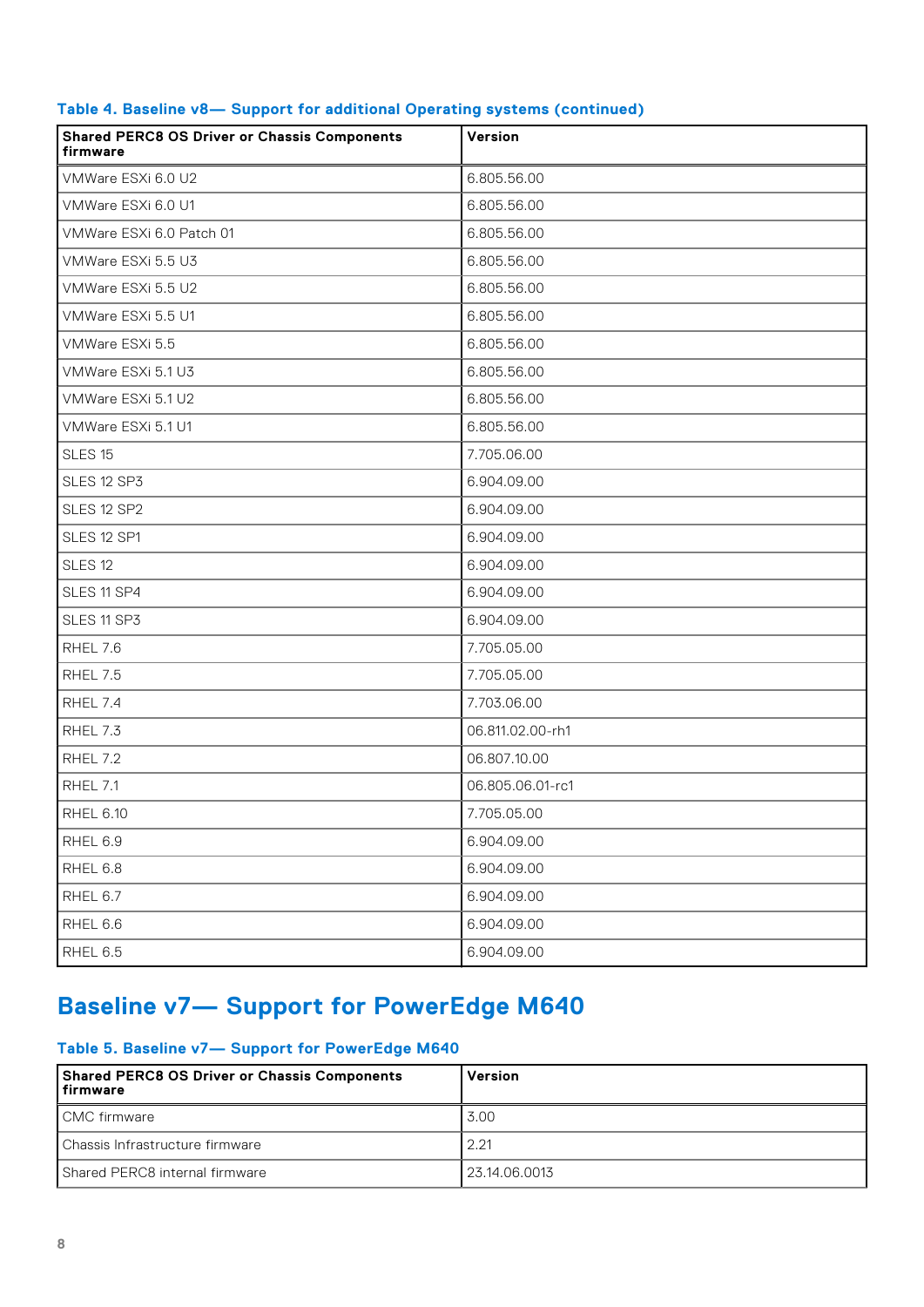| <b>Shared PERC8 OS Driver or Chassis Components</b><br>firmware | Version          |
|-----------------------------------------------------------------|------------------|
| Shared PERC8 external firmware                                  | 23.14.06.0013    |
| Internal Expander backplane firmware                            | 2.0              |
| PowerVault MD1200/MD1220 Storage Enclosure firmware             | 1.06             |
| Microsoft Windows Server 2016                                   | 6.805.03.00      |
| Microsoft Windows Server 2012 R2                                | 6.805.03.00      |
| Microsoft Windows Server 2012                                   | 6.805.03.00      |
| Microsoft Windows Server 2008 R2                                | 6.805.03.00      |
| VMWare ESXi 6.5 U1                                              | 6.806.90.00      |
| VMWare ESXi 6.0 U3                                              | 6.805.56.00      |
| VMWare ESXi 6.0 U2                                              | 6.805.56.00      |
| VMWare ESXi 6.0 U1                                              | 6.805.56.00      |
| VMWare ESXi 6.0 Patch 01                                        | 6.805.56.00      |
| VMWare ESXi 5.5 U3                                              | 6.805.56.00      |
| VMWare ESXi 5.5 U2                                              | 6.805.56.00      |
| VMWare ESXi 5.5 U1                                              | 6.805.56.00      |
| VMWare ESXi 5.5                                                 | 6.805.56.00      |
| VMWare ESXi 5.1 U3                                              | 6.805.56.00      |
| VMWare ESXi 5.1 U2                                              | 6.805.56.00      |
| VMWare ESXi 5.1 U1                                              | 6.805.56.00      |
| SLES 12 SP3                                                     | 6.904.09.00      |
| SLES 12 SP2                                                     | 6.904.09.00      |
| SLES 12 SP1                                                     | 6.904.09.00      |
| SLES <sub>12</sub>                                              | 6.904.09.00      |
| SLES 11 SP4                                                     | 6.904.09.00      |
| SLES 11 SP3                                                     | 6.904.09.00      |
| RHEL 7.4                                                        | 7.703.06.00      |
| RHEL 7.3                                                        | 06.811.02.00-rh1 |
| <b>RHEL 7.2</b>                                                 | 06.807.10.00     |
| <b>RHEL 7.1</b>                                                 | 06.805.06.01-rc1 |
| RHEL 6.9                                                        | 6.904.09.00      |
| RHEL 6.8                                                        | 6.904.09.00      |
| RHEL 6.7                                                        | 6.904.09.00      |
| RHEL 6.6                                                        | 6.904.09.00      |
| RHEL 6.5                                                        | 6.904.09.00      |

#### **Table 5. Baseline v7— Support for PowerEdge M640 (continued)**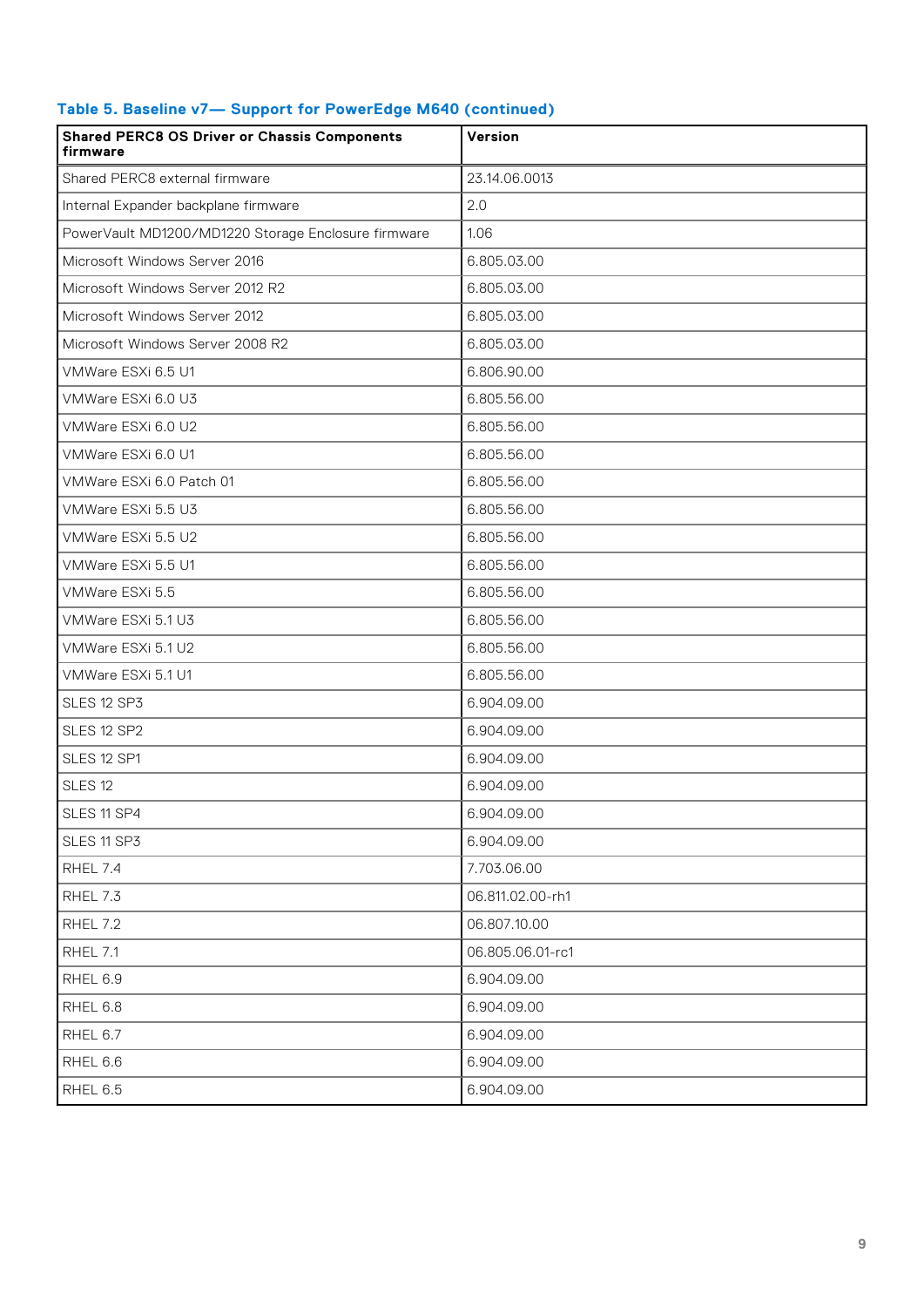### <span id="page-9-0"></span>**Baseline v6—current baseline Support for Self-Encrypting Drives and bug fixes**

| <b>Shared PERC8 OS Driver or Chassis Components</b><br>firmware | Version       |
|-----------------------------------------------------------------|---------------|
| CMC firmware                                                    | 2.20          |
| Chassis Infrastructure firmware                                 | 2.21          |
| Shared PERC8 internal firmware                                  | 23.14.06.0013 |
| Shared PERC8 external firmware                                  | 23.14.06.0013 |
| Internal Expander backplane firmware                            | 2.0           |
| PowerVault MD1200/MD1220 Storage Enclosure firmware             | 1.06          |
| Microsoft Windows Server 2016                                   | 6.805.03.00   |
| Microsoft Windows Server 2012 R2                                | 6.805.03.00   |
| Microsoft Windows Server 2012                                   | 6.805.03.00   |
| Microsoft Windows Server 2008 R2                                | 6.805.03.00   |
| VMware ESXi 6.5 U1                                              | 6.806.90.00   |
| VMWare ESXi 6.0 U2                                              | 6.805.56.00   |
| VMWare ESXi 6.0 U1                                              | 6.805.56.00   |
| VMWare ESXi 6.0 Patch 01                                        | 6.805.56.00   |
| VMWare ESXi 5.5 U3                                              | 6.805.56.00   |
| VMWare ESXi 5.5 U2                                              | 6.805.56.00   |
| VMWare ESXi 5.5 U1                                              | 6.805.56.00   |
| VMWare ESXi 5.5                                                 | 6.805.56.00   |
| VMWare ESXi 5.1 U3                                              | 6.805.56.00   |
| VMWare ESXi 5.1 U2                                              | 6.805.56.00   |
| VMWare ESXi 5.1 U1                                              | 6.805.56.00   |
| SLES 12 SP1                                                     | 6.904.07.00   |
| SLES <sub>12</sub>                                              | 6.904.07.00   |
| SLES 11 SP4                                                     | 6.904.07.00   |
| SLES 11 SP3                                                     | 6.904.07.00   |
| <b>RHEL 7.2</b>                                                 | 6.904.07.00   |
| RHEL 7.1                                                        | 6.904.07.00   |
| RHEL 6.8                                                        | 6.904.07.00   |
| RHEL 6.7                                                        | 6.904.07.00   |
| RHEL 6.6                                                        | 6.904.07.00   |
| RHEL 6.5                                                        | 6.904.07.00   |

#### **Table 6. Baseline v6—current baseline: Support for self-encrypting drives and bug fixes**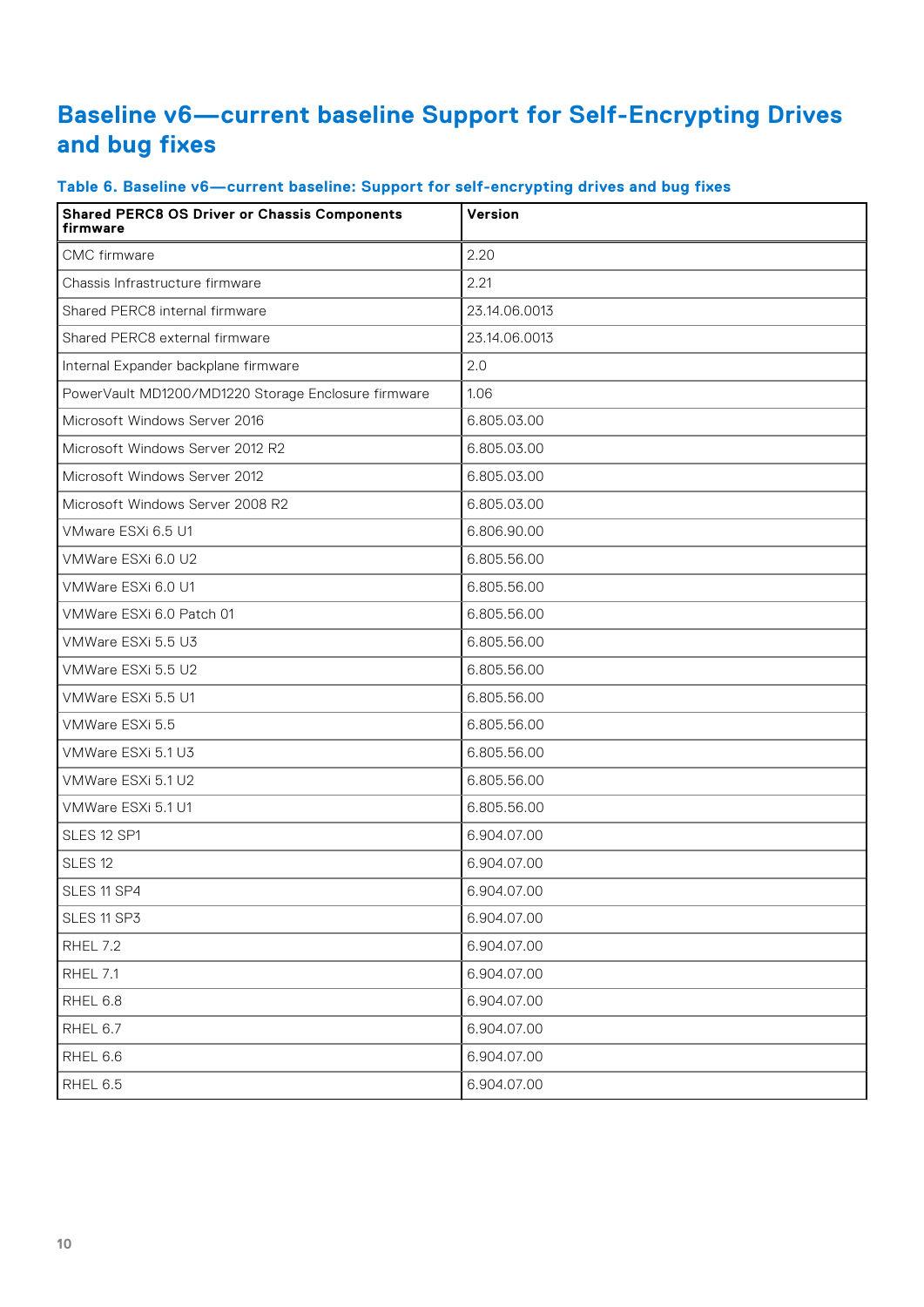### <span id="page-10-0"></span>**Baseline v5—Shared Storage Expansion through Shared PERC 8 external controllers**

| <b>Shared PERC8 OS Driver or Chassis Components firmware</b> | Version       |  |  |  |
|--------------------------------------------------------------|---------------|--|--|--|
| <b>CMC</b> firmware                                          | 2.1           |  |  |  |
| Chassis Infrastructure firmware                              | 2.21          |  |  |  |
| Shared PERC 8 internal firmware                              | 23.13.16-0013 |  |  |  |
| Shared PERC 8 external firmware                              | 23.13.16-0013 |  |  |  |
| Internal Expander backplane firmware                         | 2.0           |  |  |  |
| PowerVault MD1200/MD1220 Storage Enclosure firmware          | 1.06          |  |  |  |
| Microsoft Windows Server 2016                                | 6.805.03.00   |  |  |  |
| Microsoft Windows Server 2012 R2                             | 6.805.01.00   |  |  |  |
| Microsoft Windows Server 2012                                | 6.805.01.00   |  |  |  |
| Microsoft Windows Server 2008 R2                             | 6.805.01.00   |  |  |  |
| VMWare ESXi 6.0 U1                                           | 6.805.56.00   |  |  |  |
| VMWare ESXi 6.0 Patch 01                                     | 6.805.56.00   |  |  |  |
| VMWare ESXi 5.5 U3                                           | 6.805.56.00   |  |  |  |
| VMWare ESXi 5.5 U2                                           | 6.805.56.00   |  |  |  |
| VMWare ESXi 5.5 U1                                           | 6.805.56.00   |  |  |  |
| VMWare ESXi 5.5                                              | 6.805.56.00   |  |  |  |
| VMWare ESXi 5.1 U3                                           | 6.805.56.00   |  |  |  |
| VMWare ESXi 5.1 U2                                           | 6.805.56.00   |  |  |  |
| VMWare ESXi 5.1 U1                                           | 6.805.56.00   |  |  |  |
| SLES <sub>12</sub>                                           | 6.903.05.00   |  |  |  |
| SLES 11 SP4                                                  | 6.903.05.00   |  |  |  |
| SLES 11 SP3                                                  | 6.903.05.00   |  |  |  |
| RHEL 7.1                                                     | 6.903.05.00   |  |  |  |
| RHEL 6.7                                                     | 6.903.05.00   |  |  |  |
| RHEL 6.6                                                     | 6.903.05.00   |  |  |  |
| RHEL 6.5                                                     | 6.903.05.00   |  |  |  |

#### **Table 7. Baseline v5: Shared Storage Expansion through Shared PERC 8 external controllers**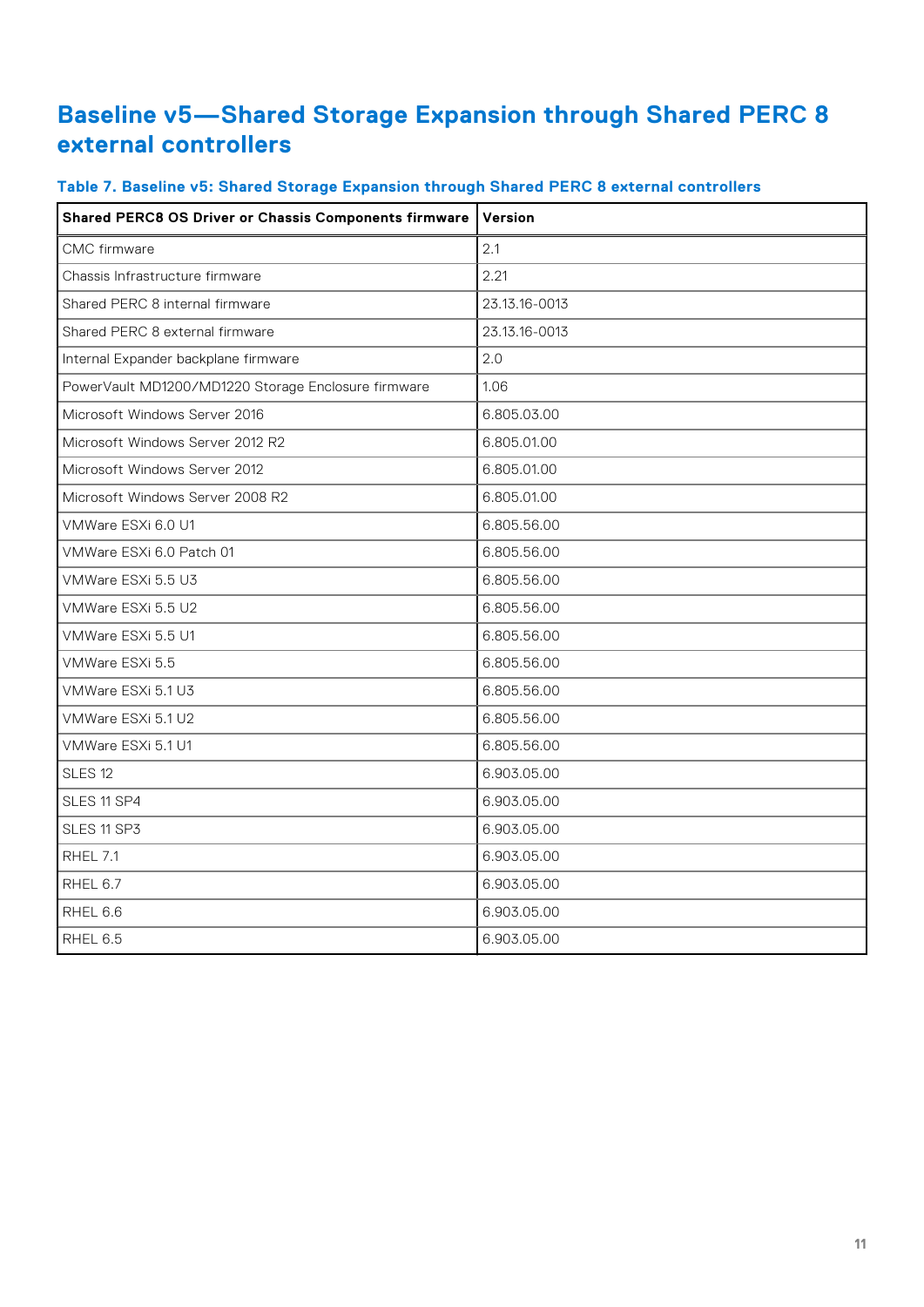### <span id="page-11-0"></span>**Baseline v4—Fault tolerant support for Linux operating systems and bug fixes**

|  | Table 8. Baseline v4: Fault tolerant support for the Linux operating systems and bug fixes |  |  |  |
|--|--------------------------------------------------------------------------------------------|--|--|--|
|  |                                                                                            |  |  |  |

|                                                                                        | <b>Shared PERC 8 FW</b> | <b>Shared PERC 8</b><br><b>OS Driver</b> | <b>CMC FW</b> | <b>Chassis</b><br>Infrastructure<br><b>FW</b> | <b>Expander</b><br>FW | Dual<br>Controller<br>Support |
|----------------------------------------------------------------------------------------|-------------------------|------------------------------------------|---------------|-----------------------------------------------|-----------------------|-------------------------------|
| Microsoft<br>Windows Server<br>2012 R <sub>2</sub>                                     | 23.12.56-0086           | 6.803.21.00                              | 2.04          | 2.1                                           | 2.0                   | Yes                           |
| Microsoft<br><b>Windows Server</b><br>2012                                             | 23.12.56-0086           | 6.803.21.00                              | 2.04          | 2.1                                           | 2.0                   | Yes                           |
| Microsoft<br><b>Windows Server</b><br>2008 R2                                          | 23.12.56-0086           | 6.803.21.00                              | 2.04          | 2.1                                           | 2.0                   | Yes                           |
| Microsoft<br><b>Windows Server</b><br>2008 SP2<br>including Hyper-<br>V virtualization | 23.12.56-0086           | 6.803.21.00                              | 2.04          | 2.1                                           | 2.0                   | Yes                           |
| <b>VMWare ESXi</b><br>6.0 Patch 01                                                     | 23.12.56-0086           | 6.804.60.00                              | 2.04          | 2.1                                           | 2.0                   | Yes                           |
| <b>VMWare ESXi</b><br>5.5U2                                                            | 23.12.56-0086           | 6.804.60.00                              | 2.04          | 2.1                                           | 2.0                   | Yes                           |
| <b>VMWare ESXi</b><br>5.5 U1                                                           | 23.12.56-0086           | 6.804.60.00                              | 2.04          | 2.1                                           | 2.0                   | Yes                           |
| <b>VMWare ESXi</b><br>5.5                                                              | 23.12.56-0086           | 6.804.60.00                              | 2.04          | 2.1                                           | 2.0                   | Yes                           |
| <b>VMWare ESXi</b><br>5.1 U3                                                           | 23.12.56-0086           | 6.804.60.00                              | 2.04          | 2.1                                           | 2.0                   | Yes                           |
| <b>VMWare ESXi</b><br>5.1 U <sub>2</sub>                                               | 23.12.56-0086           | 6.804.60.00                              | 2.04          | 2.1                                           | 2.0                   | Yes                           |
| VMWare ESXi<br>5.1 U1                                                                  | 23.12.56-0086           | 6.804.60.00                              | 2.04          | 2.1                                           | 2.0                   | Yes                           |
| SLES <sub>12</sub>                                                                     | 23.12.56-0086           | 6.902.57.00                              | 2.04          | 2.1                                           | 2.0                   | Yes                           |
| SLES 11 SP3                                                                            | 23.12.56-0086           | 6.902.57.00                              | 2.04          | 2.1                                           | 2.0                   | Yes                           |
| <b>RHEL 7.1</b>                                                                        | 23.12.56-0086           | 6.902.57.00                              | 2.04          | 2.1                                           | 2.0                   | Yes                           |
| RHEL 6.6                                                                               | 23.12.56-0086           | 6.902.57.00                              | 2.04          | 2.1                                           | 2.0                   | Yes                           |
| RHEL 6.5                                                                               | 23.12.56-0086           | 6.902.57.00                              | 2.04          | 2.1                                           | 2.0                   | Yes                           |

## **Updating firmware**

You can update the PowerEdge VRTX enclosure and server modules installed in the enclosure by using the following interfaces:

- Windows Dell Update Packages (DUPs)
- Integrated Dell Remote Access Controller (iDRAC) web interface
- PowerEdge VRTX Chassis Management Controller (CMC) web interface
- RACADM commands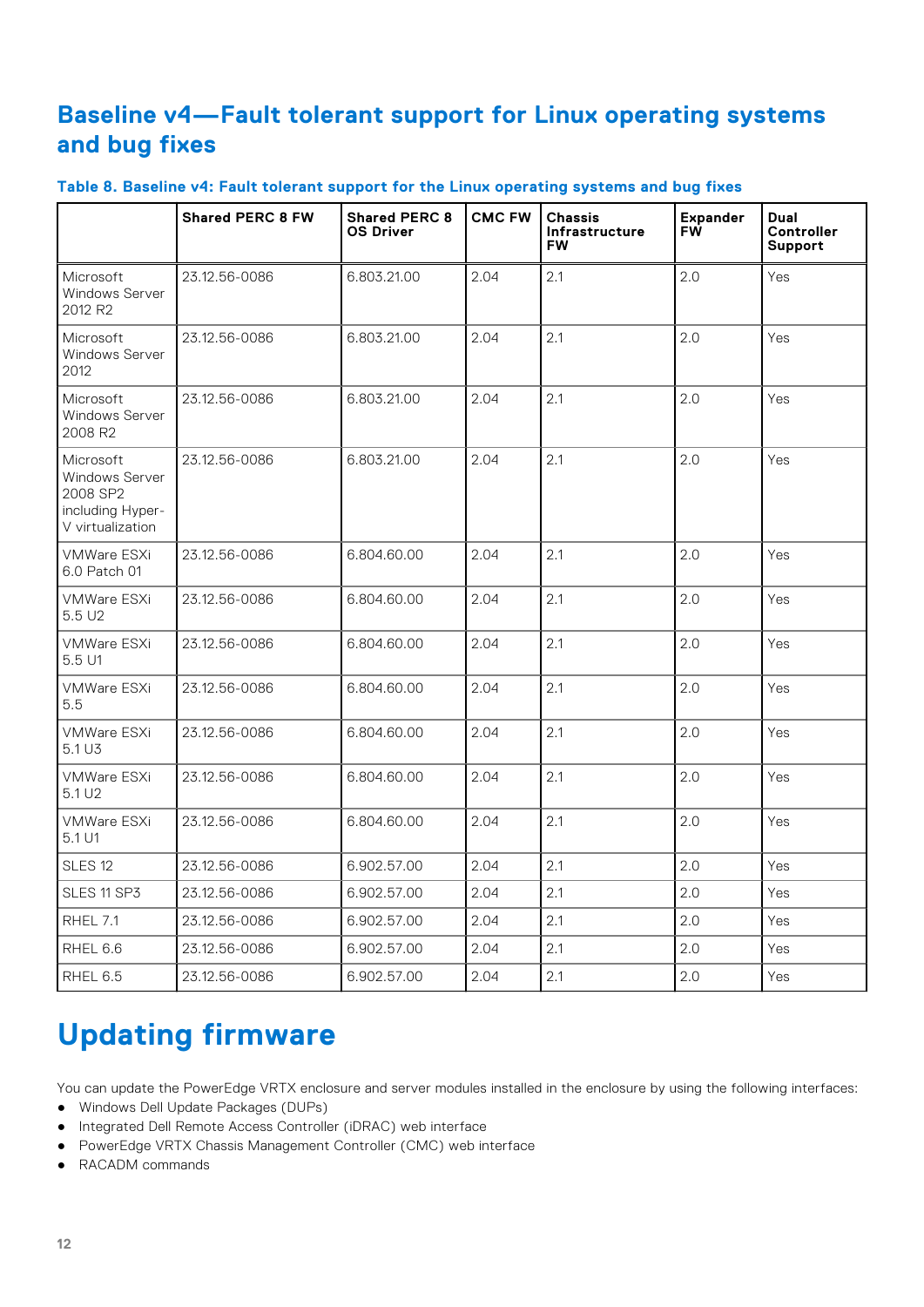<span id="page-12-0"></span>The following are the prerequisites for updating the firmware:

- iDRAC web interface for each server module is accessible from the management station.
- Local or remote access to Operating System (OS) management is enabled for each server module.
- PowerEdge VRTX enclosure CMC web interface is accessible from the management station.
- All server and enclosure components are in a healthy state. Any issues must be resolved before updating the firmware.

## **Updating server modules**

Before updating the server modules, ensure that you download the latest available Windows DUP versions of the following components from [Dell.com/support/home:](HTTP://WWW.DELL.COM/SUPPORT/HOME/US/EN/19)

- Shared PERC 8 OS driver
	- **NOTE:** VMware ESXi is part of the Dell ESXi image.
- iDRAC
- CPLD (Complex Programmable Logic Device)
- **BIOS**
- Update the operating system specific Shared PERC 8 driver on all the server modules.
	- **NOTE:** For Windows and Linux operating systems, see the Shared PERC 8 *User's Guide* available at [Dell.com/support/](HTTP://WWW.DELL.COM/SUPPORT/HOME/US/EN/19) [home.](HTTP://WWW.DELL.COM/SUPPORT/HOME/US/EN/19)
	- **NOTE:** The VMware driver is part of the Dell customized ESXi image. For more information about the VMware drivers, see [vmware.com.](HTTP://WWW.VMWARE.COM/) For more information about installing async drivers, see **kb.vmware.com**.
- 2. Update the iDRAC firmware for each server module by using Windows DUP and the iDRAC web interface. You can also update the iDRAC firmware of all the server modules at a time by using the PowerEdge VRTX CMC web interface.
	- $(i)$ **NOTE:** You must activate the Enterprise license and enable the Extended Storage feature.
	- **NOTE:** The update process may take several minutes.
- 3. Update the CPLD on each server module by using Windows DUP and iDRAC web interface.
	- **NOTE:** Select the **Install and Reboot** check box after uploading the DUP. It enables the server module to restart and update the CPLD.

The server module is power cycled that results in the iDRAC web interface being inaccessible for three minutes.

4. Update the BIOS on each server module by using Windows DUP and the iDRAC web interface. You can also update the BIOS of all the server modules at a time by using the PowerEdge VRTX CMC web interface.

**NOTE:** You must activate the Enterprise license.  $\circ$ 

**NOTE:** Select the **Install and Reboot** check box after uploading the DUP. It enables the server module to restart and execute the BIOS update.

## **Updating PowerEdge VRTX enclosure components**

Download the latest available versions of the following components from [Dell.com/support/home:](HTTP://WWW.DELL.COM/SUPPORT/HOME/US/EN/19)

- Hard drive firmware (Windows Dell Update Package)
- CMC firmware
- PowerEdge VRTX chassis infrastructure firmware
- PowerEdge VRTX storage backplane expander firmware (Windows DUP)
- Shared PERC 8 firmware (Windows DUP)

**NOTE:** You must turn off all server modules before updating any enclosure component. (i)

To update the PowerEdge VRTX enclosure components, perform the following steps from the CMC Web interface:

- 1. Click **Storage** > **Update** to update the hard drive firmware for each installed shared storage hard drive.
- 2. Click **Chassis Overview** > **Update** to update the CMC firmware.